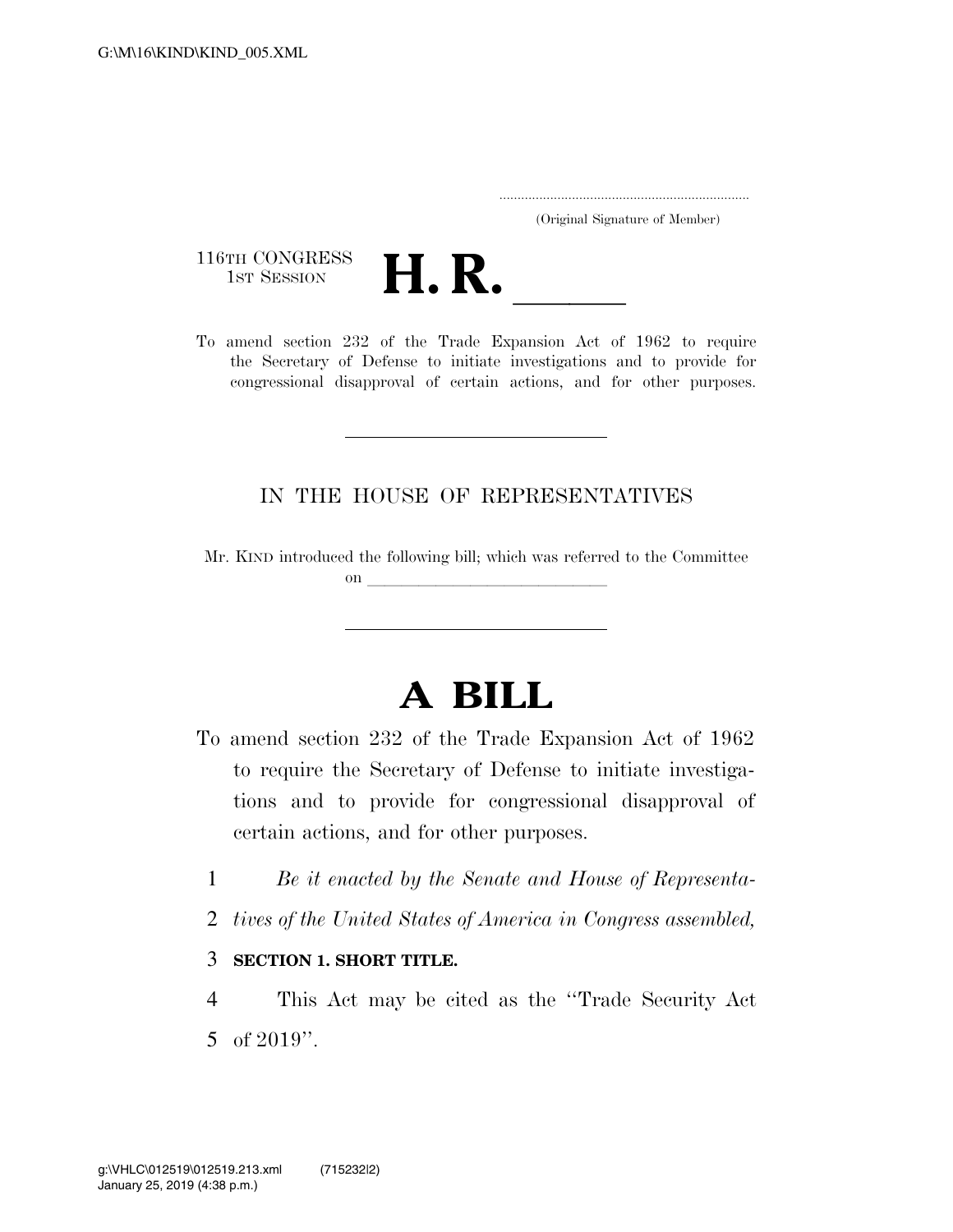| 1              | SEC. 2. INVESTIGATIONS TO DETERMINE EFFECTS ON NA- |
|----------------|----------------------------------------------------|
| $\overline{2}$ | TIONAL SECURITY OF IMPORTS OF ARTICLES             |
| 3              | AND CONGRESSIONAL REVIEW OF PRESI-                 |
| $\overline{4}$ | DENTIAL ACTIONS.                                   |
| 5              | (a) INVESTIGATIONS AND DETERMINATIONS BY SEC-      |
| 6              | RETARY OF DEFENSE.—Section 232 of the Trade Expan- |
| 7              | sion Act of $1962$ (19 U.S.C. 1862) is amended—    |
| 8              | $(1)$ in subsection $(b)$ —                        |
| 9              | $(A)$ in paragraph $(1)$ —                         |
| 10             | (i) in subparagraph $(A)$ , by striking            |
| 11             | "Secretary of Commerce" and all that fol-          |
| 12             | lows through "Secretary" and inserting             |
| 13             | "Secretary of Defense"; and                        |
| 14             | (ii) in subparagraph $(B)$ —                       |
| 15             | (I) by striking "Secretary shall"                  |
| 16             | and inserting "Secretary of Defense                |
| 17             | shall"; and                                        |
| 18             | (II) by striking "Secretary of De-                 |
| 19             | fense of" and inserting "Secretary of              |
| 20             | Commerce of";                                      |
| 21             | $(B)$ in paragraph $(2)$ —                         |
| 22             | (i) by striking subparagraph $(B)$ ;               |
| 23             | (ii) in the matter preceding clause                |
| 24             | $(i)$ —                                            |
| 25             | (I) by striking " $(A)$ In" and in-                |
| 26             | serting "In"; and                                  |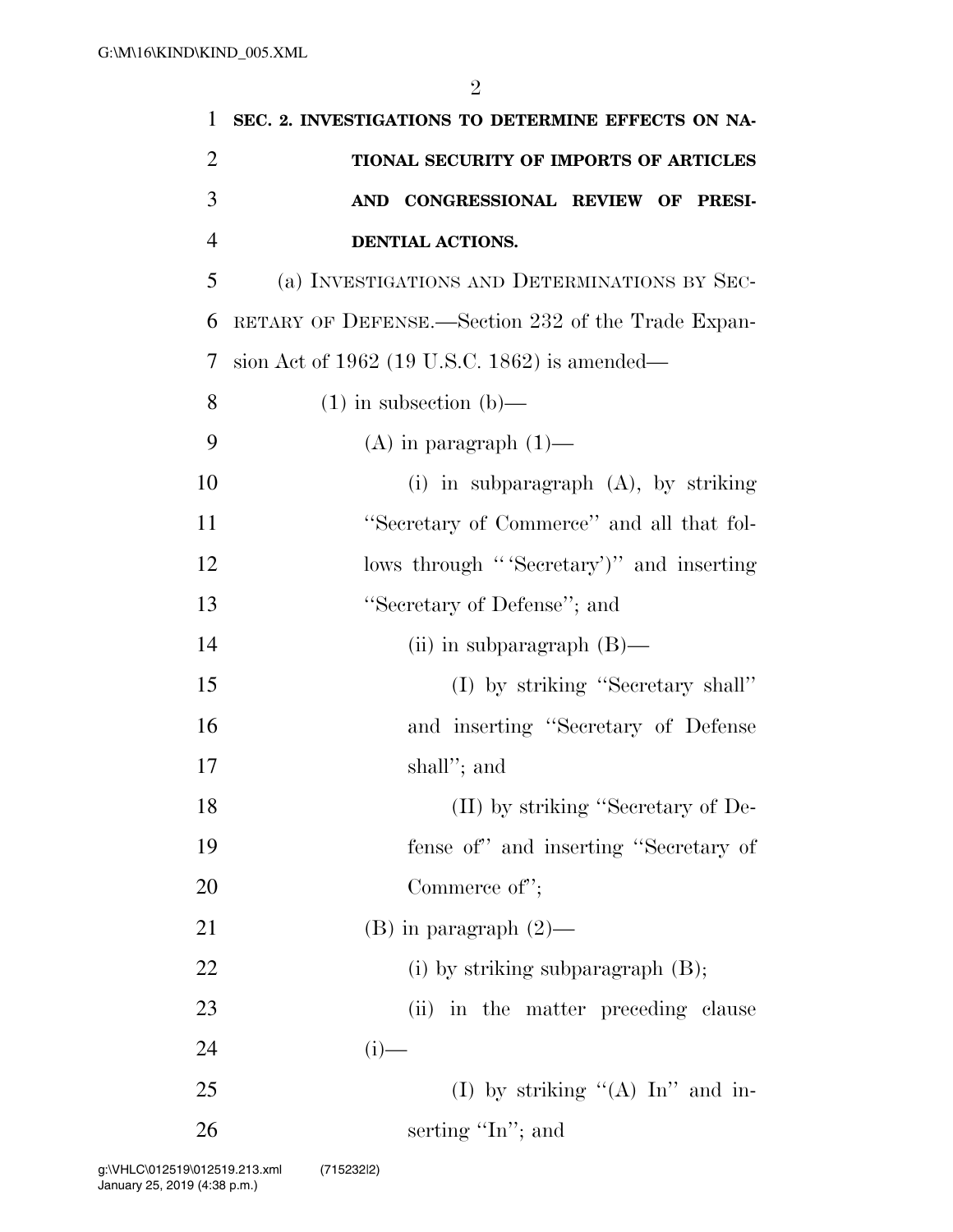| $\mathbf{1}$   | (II) by striking "Secretary" and                      |
|----------------|-------------------------------------------------------|
| $\overline{2}$ | inserting "Secretary of Defense"; and                 |
| 3              | (iii) by striking clauses (i) through                 |
| $\overline{4}$ | (iii) and inserting the following:                    |
| 5              | $\lq\lq$ consult with the Secretary of Commerce       |
| 6              | regarding the methodological and policy questions     |
| 7              | raised in any investigation initiated under paragraph |
| 8              | (1);                                                  |
| 9              | "(B) prepare an assessment of the defense re-         |
| 10             | quirements and national security impact of any arti-  |
| 11             | cle that is the subject of an investigation, which    |
| 12             | shall focus on—                                       |
| 13             | "(i) the impact of the importation of the             |
| 14             | article on military readiness and critical infra-     |
| 15             | structure; and                                        |
| 16             | "(ii) the need for a reliable supply of the           |
| $17\,$         | article to protect national security;                 |
| 18             | $\lq\lq$ seek information and advice from the Sec-    |
| 19             | retary of Commerce;                                   |
| 20             | $\lq\lq$ (D) consult with appropriate officers of the |
| 21             | United States;                                        |
| 22             | $\lq\lq(E)$ consult with members of the Committee     |
| 23             | on Finance of the Senate and members of the Com-      |
| 24             | mittee on Ways and Means of the House of Rep-         |
| 25             | resentatives; and                                     |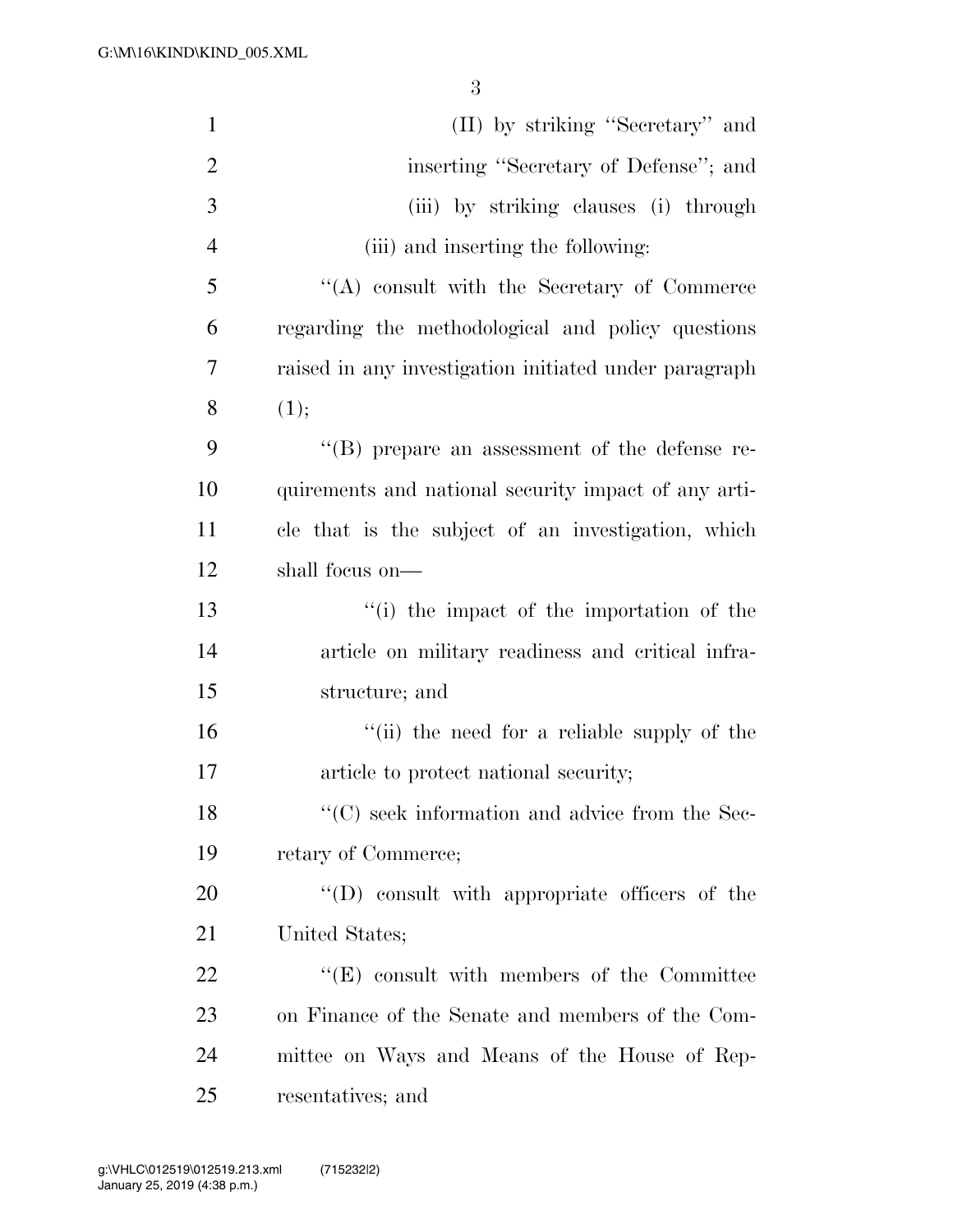| $\mathbf{1}$   | $\lq\lq(F)$ hold public hearings, co-chaired with the        |
|----------------|--------------------------------------------------------------|
| $\overline{2}$ | Department of Commerce, or otherwise afford inter-           |
| 3              | ested parties an opportunity to present information          |
| $\overline{4}$ | and advice relevant to such investigation.";                 |
| 5              | $(C)$ in paragraph $(3)$ —                                   |
| 6              | (i) by redesignating subparagraph (B)                        |
| 7              | as subparagraph $(D)$ ;                                      |
| 8              | (ii) by striking subparagraph (A) and                        |
| 9              | inserting the following:                                     |
| 10             | "(A) Not later than 200 days after the date on which         |
| 11             | the Secretary of Defense initiates an investigation under    |
| 12             | paragraph (1) with respect to an article, the Secretary of   |
| 13             | Defense shall submit to the President a report on the find-  |
| 14             | ings of such investigation with respect to the effect of the |
| 15             | importation of such article in such quantities or under      |
| 16             | such circumstances on the national security of the United    |
| 17             | States.                                                      |
| 18             | "(B) If the report described in subparagraph $(A)$ in-       |
| 19             | cludes an affirmative finding that the importation of an     |
| 20             | article in such quantities or under such circumstances       |
| 21             | threatens to impair the national security, the President     |
| 22             | may direct the Secretary of Commerce to devise rec-          |
| 23             | ommendations to address such threat.                         |
|                |                                                              |

 ''(C) Not later than 100 days after receiving from the President under subparagraph (B) a direction to de-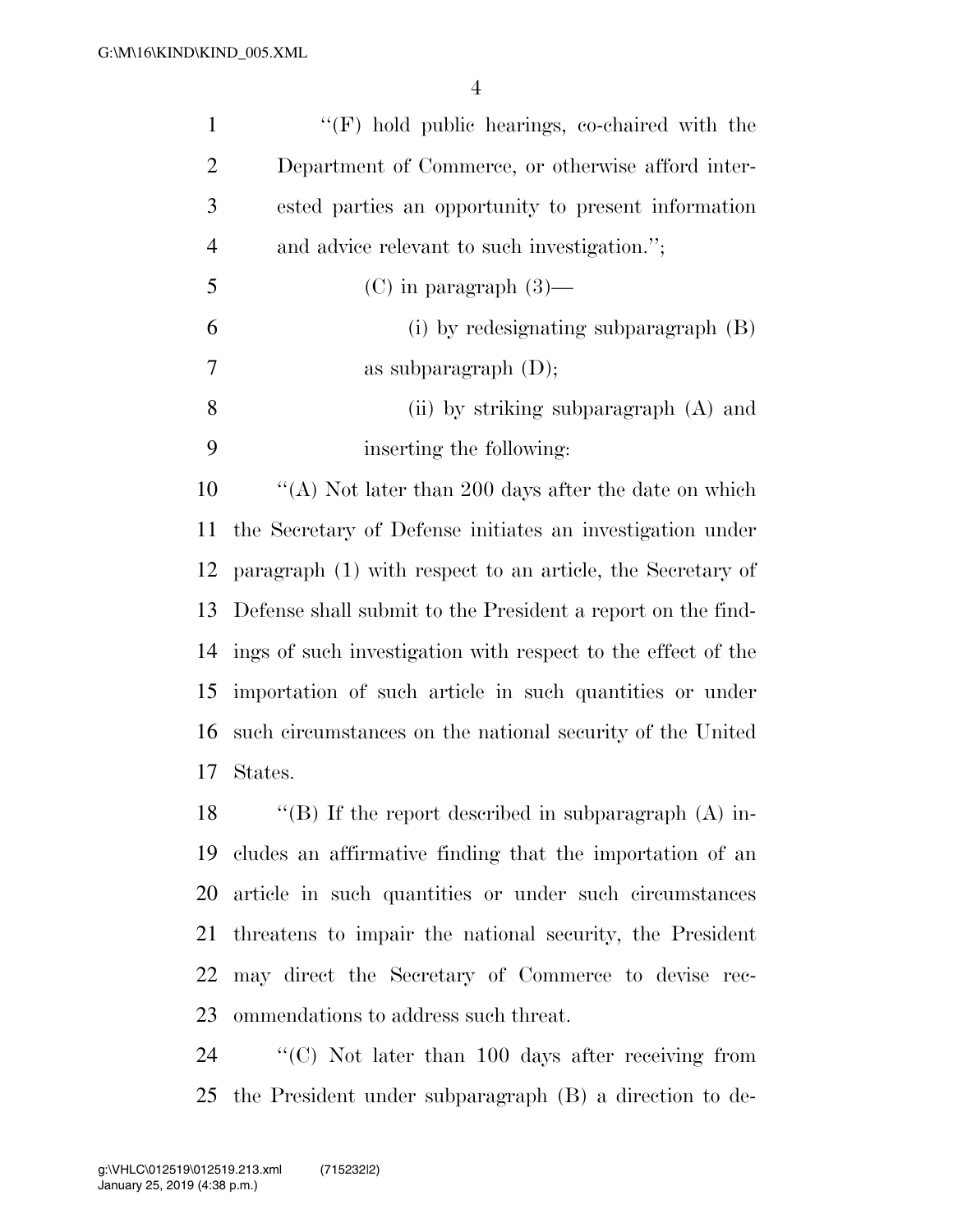|                | 1 vise recommendations with respect to an article, the Sec- |
|----------------|-------------------------------------------------------------|
| 2              | retary of Commerce, in consultation with the United         |
| 3              | States Trade Representative, the Secretary of Defense,      |
| $\overline{4}$ | members of the Committee on Finance of the Senate, and      |
| 5              | members of the Committee on Ways and Means of the           |
| 6              | House of Representatives, shall submit to the President     |
| $\tau$         | a report that includes—                                     |
| 8              | ``(i)<br>recommendations for action or inaction             |
| 9              | under this section with respect to the article; and         |
| 10             | "(ii) the findings of the Secretary of Commerce"            |
| 11             | with respect to the investigation by the Secretary of       |
| 12             | Defense under paragraph $(1)$ ."; and                       |
| 13             | (iii) in subparagraph $(D)$ , as redesig-                   |
| 14             | nated by clause (i) of this subparagraph—                   |
| 15             | (I) by striking "Secretary" and                             |
| 16             | inserting "Secretary of Defense"; and                       |
| 17             | (II) by inserting "or the report                            |
| 18             | submitted by the Secretary of Com-                          |
| 19             | merce under subparagraph $(C)$ " after                      |
| 20             | "subparagraph $(A)$ "; and                                  |
| 21             | (D) in paragraph $(4)$ , by inserting "of De-               |
| 22             | fense, in consultation with the Secretary of                |
| 23             | Commerce," after "The Secretary";                           |
| 24             | $(2)$ in subsection $(e)(1)$ , by striking subpara-         |
| 25             | graph (A) and inserting the following:                      |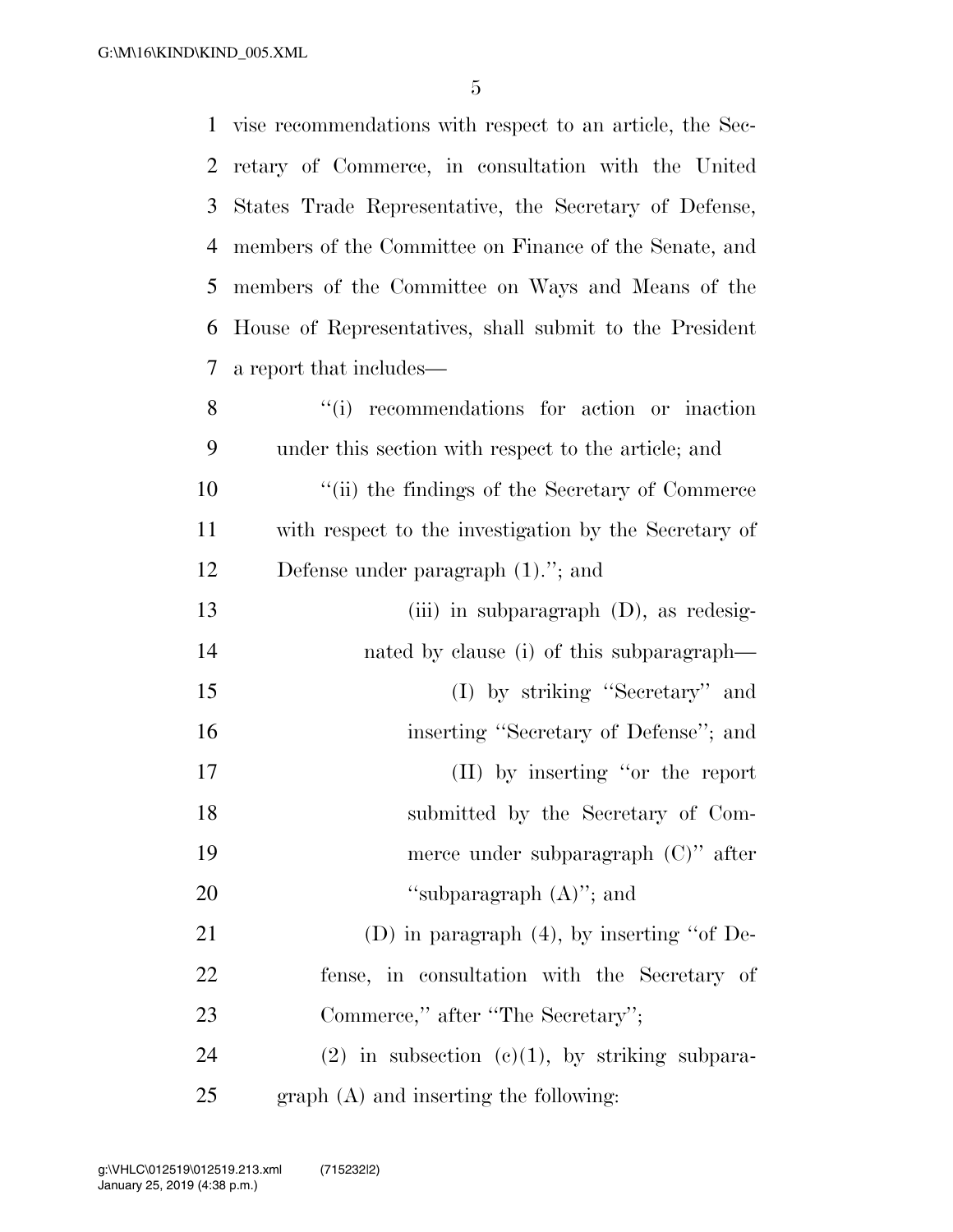| 1              | "(A) Not later than 60 days after receiving rec-         |
|----------------|----------------------------------------------------------|
| 2              | ommendations submitted under subsection $(b)(3)(C)(i)$   |
| 3              | with respect to an article, the President shall—         |
| $\overline{4}$ | "(i) decide whether to take action based on              |
| 5              | such recommendations; and                                |
| 6              | "(ii) if the President decides to take action            |
| 7              | under clause (i), determine the nature and duration      |
| 8              | of the action to be taken to adjust the imports of the   |
| 9              | article and its derivatives so that such imports will    |
| 10             | not threaten to impair the national security.";          |
| 11             | $(3)$ by redesignating the second subsection $(d)$       |
| 12             | as subsection (e);                                       |
| 13             | $(4)$ in subsection $(d)$ —                              |
| 14             | (A) by striking "the Secretary and the                   |
| 15             | President" each place it appears and inserting           |
| 16             | "the Secretary of Defense, the Secretary of              |
| 17             | Commerce, and the President"; and                        |
| 18             | (B) by inserting ", the production of which              |
| 19             | is needed for national defense requirements and          |
| 20             | critical infrastructure in the United States"            |
| 21             | after "welfare of individual domestic indus-             |
| <u>22</u>      | tries"; and                                              |
| 23             | $(5)$ in paragraph $(1)$ of subsection $(e)$ , as redes- |
| 24             | ignated by paragraph (3) of this subsection, by          |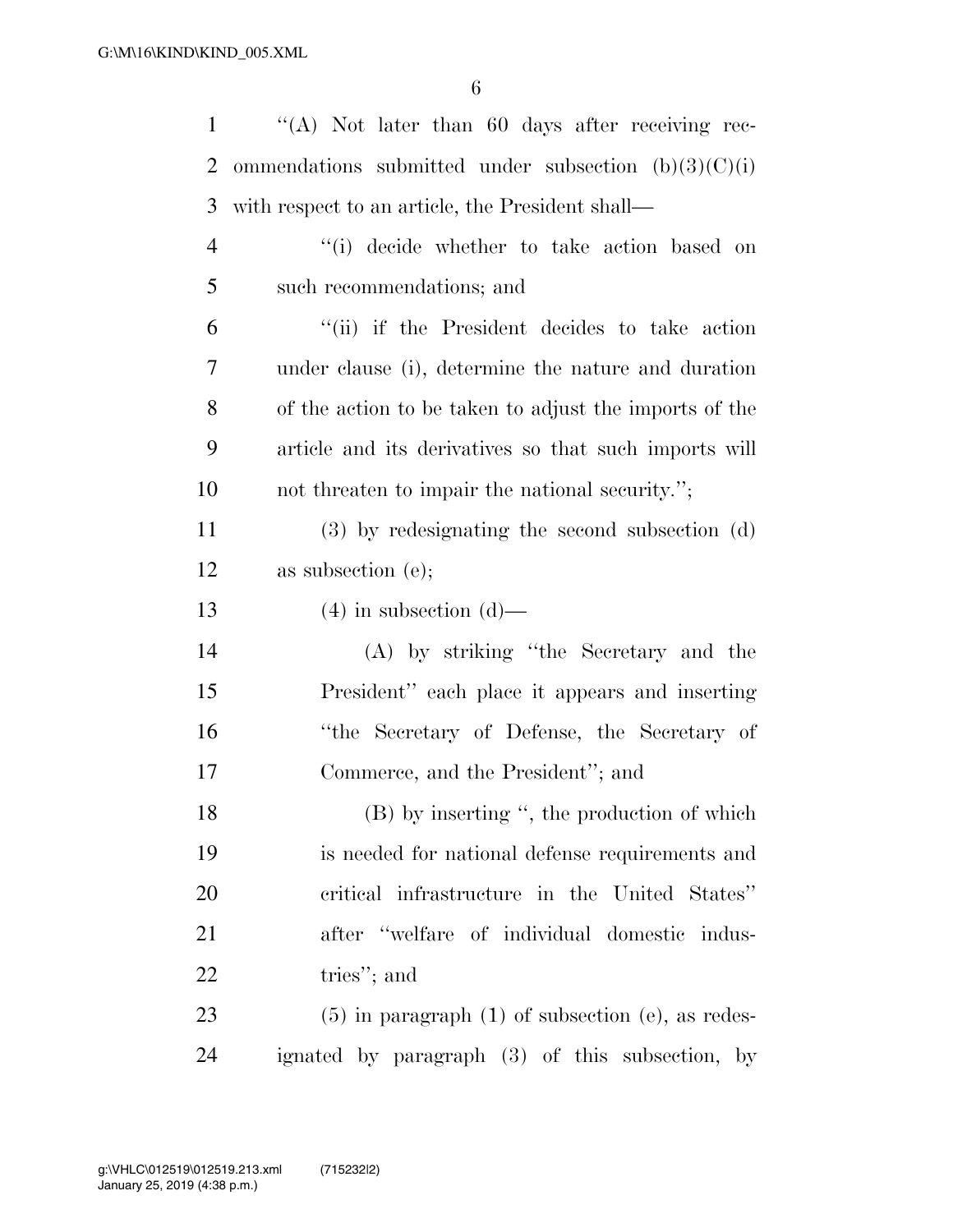| $\mathbf{1}$   | striking "Secretary" and inserting "Secretary of De-       |
|----------------|------------------------------------------------------------|
| $\overline{2}$ | fense".                                                    |
| 3              | (b) CONGRESSIONAL DISAPPROVAL OF<br>PRESI-                 |
| 4              | DENTIAL ACTION.—Section $232(f)$ of the Trade Expan-       |
| 5              | sion Act of 1962 (19 U.S.C. 1862 $(f)$ ) is amended—       |
| 6              | $(1)$ in paragraph $(1)$ , by striking "of petroleum       |
| 7              | or petroleum products"; and                                |
| 8              | $(2)$ in paragraph $(2)(B)$ —                              |
| 9              | (A) by striking "petroleum imports" and                    |
| 10             | inserting "imports"; and                                   |
| 11             | (B) by striking "of petroleum or petroleum                 |
| 12             | products".                                                 |
| 13             | (c) APPLICABILITY.—                                        |
| 14             | (1) IN GENERAL.—Except as provided in para-                |
| 15             | graph $(2)$ , subsection $(f)$ of section 232 of the Trade |
| 16             | Expansion Act of 1962 (19 U.S.C. 1862), as amend-          |
| 17             | ed by subsection (b), shall apply to adjustments of        |
| 18             | imports under that section on or after July 1, 2018.       |
| 19             | $(2)$ EXCEPTION.—Subsection (f) of section 232             |
| 20             | of the Trade Expansion Act of 1962 (19 U.S.C.              |
| 21             | 1862), as amended by subsection (b), shall not apply       |
| 22             | to the presidential actions taken under that section       |
| 23             | on March 8, 2018, relating to the adjustment of im-        |
| 24             | ports of steel and aluminum, or any subsequent ac-         |
| 25             | tions (including proclamations, Executive orders, or       |